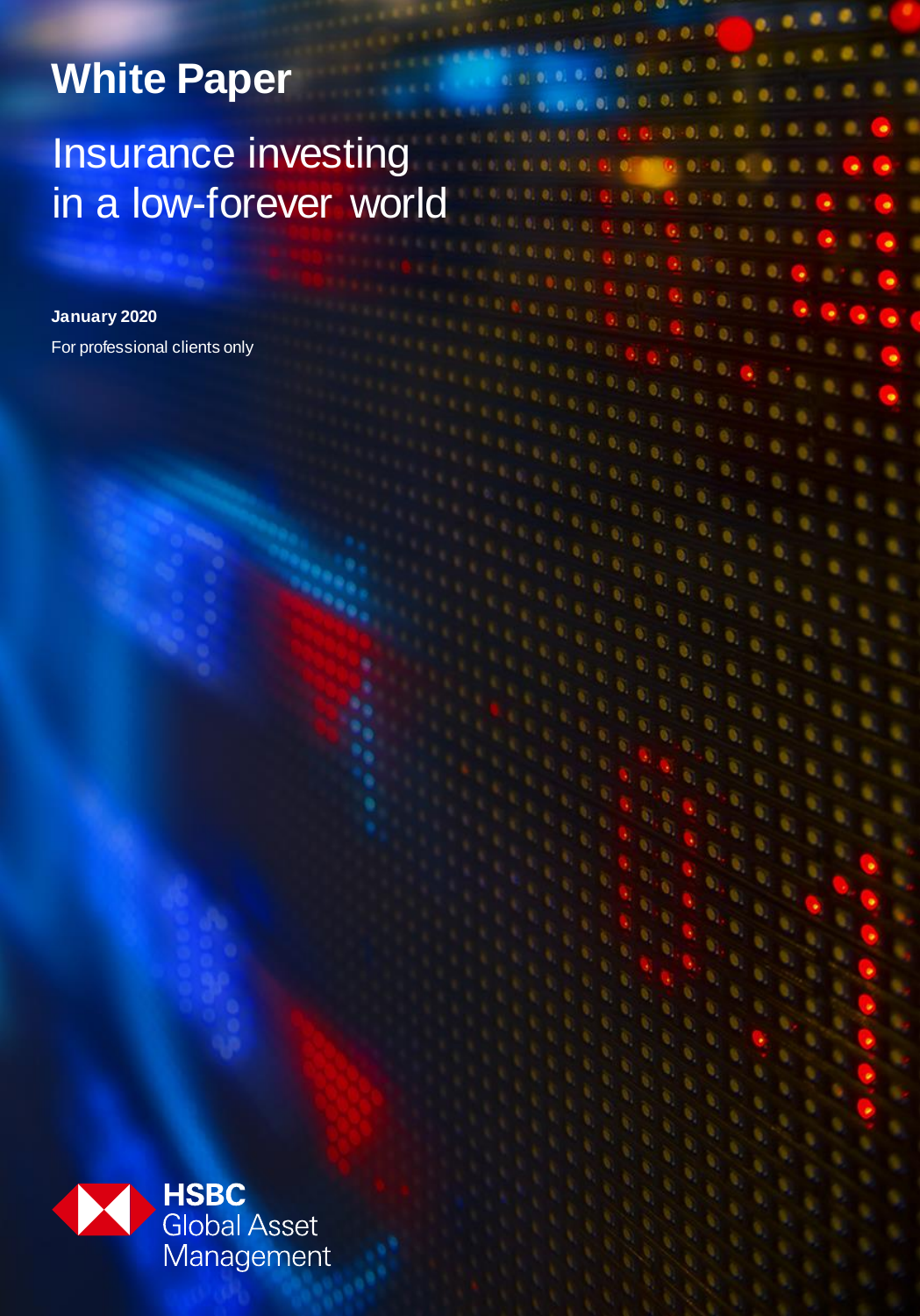# Insurance investing in a low-forever world

#### **In brief**



- One of the main questions for insurance investors is w hether low -for-longer really is turning into low forever, and if so, w hat are the implications for insurance investing and the w ider business model for insurers.
	- Part of the answ er lies in the three broad dimensions along w hich insurers can make adjustments to continue to thrive in the future: business mix, asset allocation and investment philosophy.



- The variations around these three interrelated dimensions, combined w ith the impact of low er interest rates on asset class returns, produce a highly complex challenge for insurance investors.
- One potential option to explore is to move aw ay from buy-and-maintain strategies in fixed income to integrate a more active asset allocation w ithin the asset liability matching (ALM) process.
- There is a large body of academic research that supports the importance of asset allocation in driving long-term investment returns and w e believe that active asset allocation should be the centrepiece of an investment strategy.
- $\bullet$  In our opinion, an active ALM framew ork w ould allow insurers to invest in new strategies and risk premia w hilst ensuring predictable and efficient use of regulatory and economic capital.

This commentary provides a high level overview of the recent economic environment, and is for information purposes only. It is a marketing communication and does not constitute investment advice or a recommendation to any reader of this content to buy or sell investments nor should it be regarded as investment research. It has not been prepared in accordance w ith legal requirements designed to promote the independence of investment research and is not subject to any prohibition on dealing ahead of its dissemination.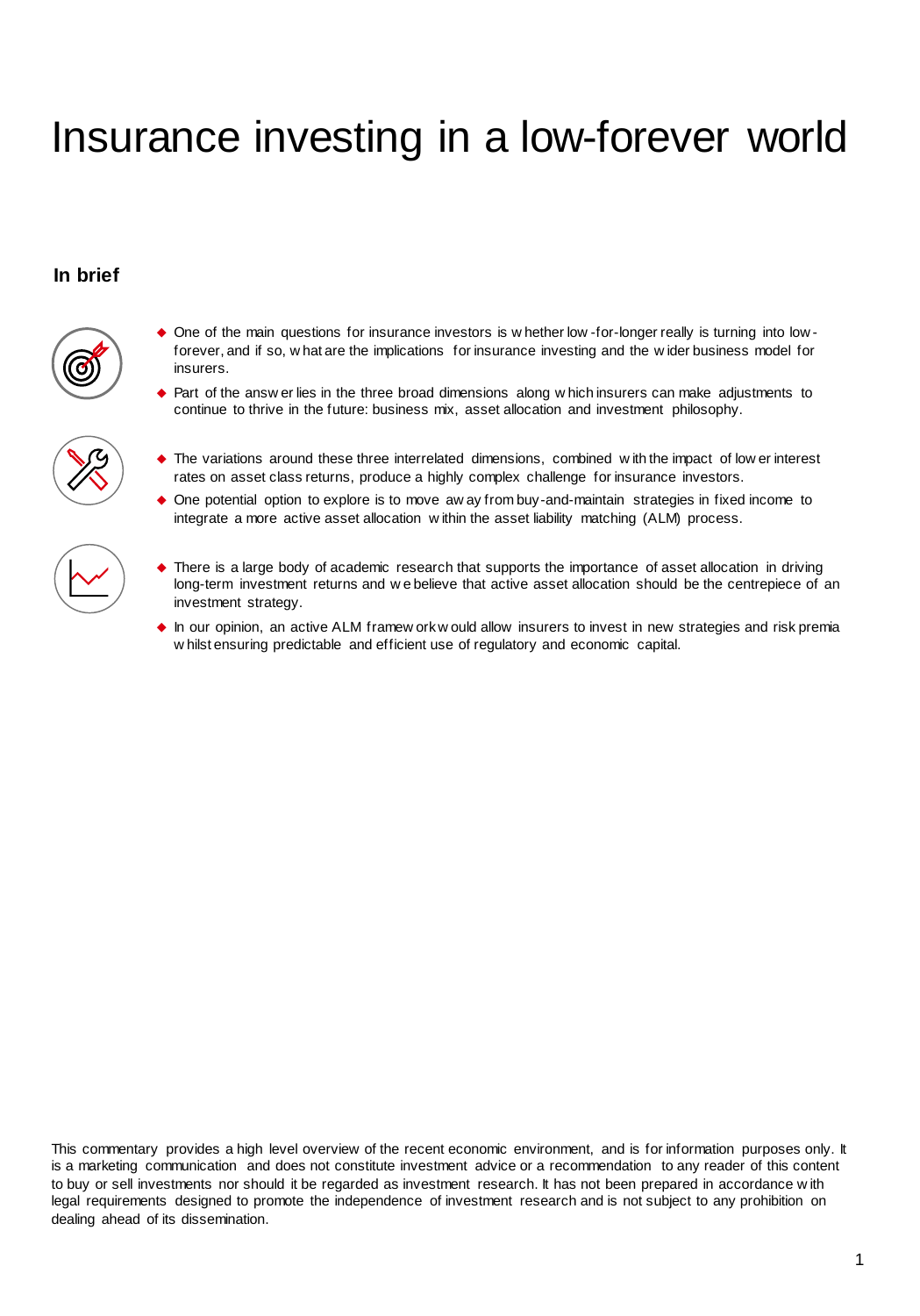# **Contents**

|                                                                                                                                                                                                                                | $\overline{\phantom{1}}$ 3 |
|--------------------------------------------------------------------------------------------------------------------------------------------------------------------------------------------------------------------------------|----------------------------|
|                                                                                                                                                                                                                                |                            |
| Generating returns within multiple dimensions of constraints example of the constraints of the constraints of the constraints of the constraints of the constraints of the constraints of the constraints of the constraints o |                            |
|                                                                                                                                                                                                                                |                            |
|                                                                                                                                                                                                                                |                            |
|                                                                                                                                                                                                                                |                            |
|                                                                                                                                                                                                                                |                            |
|                                                                                                                                                                                                                                |                            |
|                                                                                                                                                                                                                                |                            |
|                                                                                                                                                                                                                                |                            |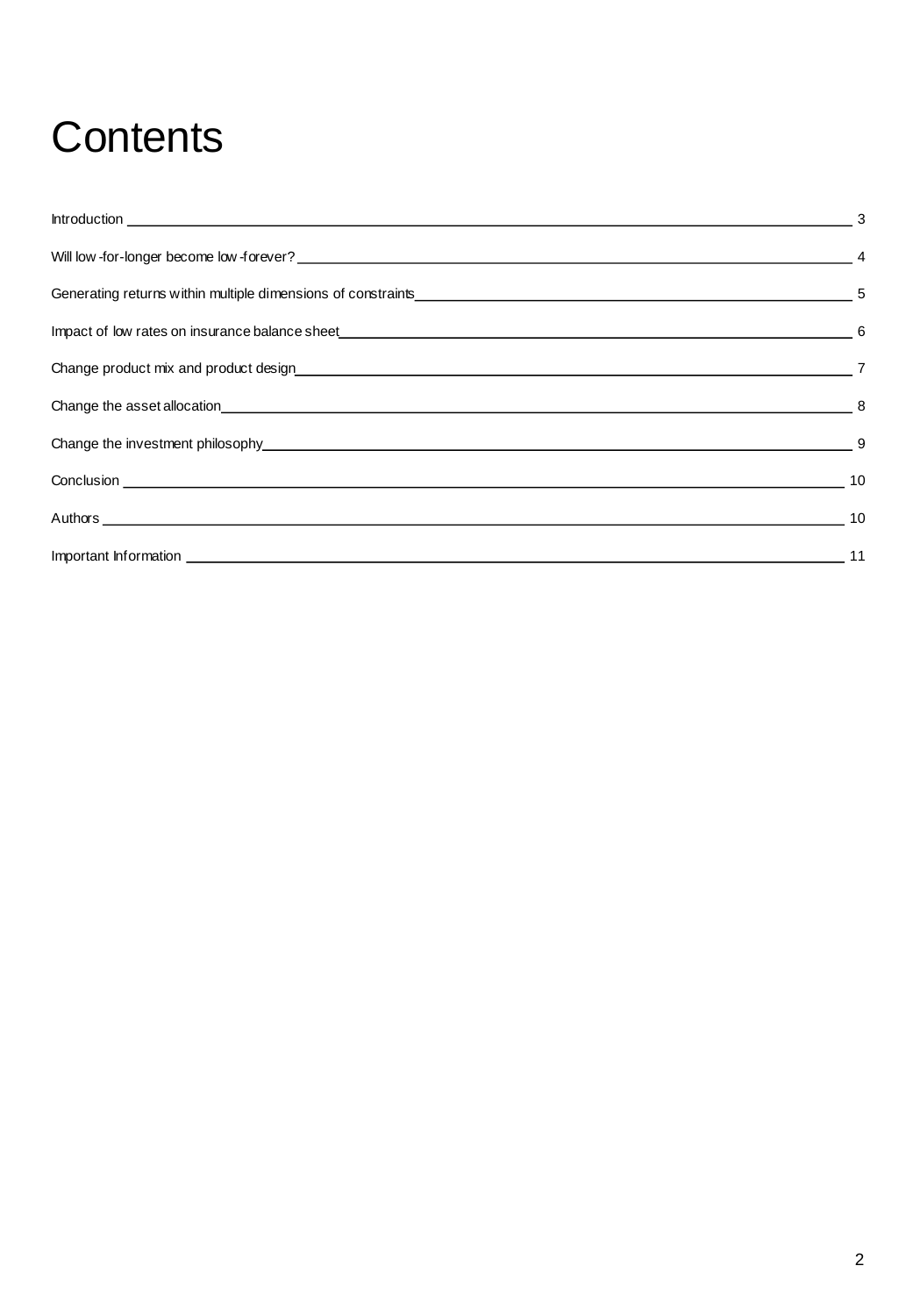## Introduction

The low -for-longer interest rate environment has persisted for a number of years. Among the w orld's major developed economies, the USA has been the main country that has been flying the flag for rate haw ks. Whilst the European and Japanese economies have not show n any significant signs of inflation risk, as recently as a year ago many US investors ranked inflation among the principal investment risks on their radar.

Over the past months, it has become clear that there is no inflation pressure on the American horizon either. Short-term drivers such as the fiscal stimulus and a solid labour market have not caused a significant shift in inflationary pressure in the US – in fact, the US Fed has shifted to an accommodative policy stance in the past months. One of the key questions for insurance investors is w hether low -for-longer really is turning into low -forever, and if so, w hat the implications could be for insurance investing and the w ider business model for insurers.

In this paper, w e look into the possible drivers for a low forever interest rate environment and the impact on the balance sheet and business model of insurers. We then discuss three investment related dimensions along w hich insurers can make adjustments in order to succeed in such an economic environment.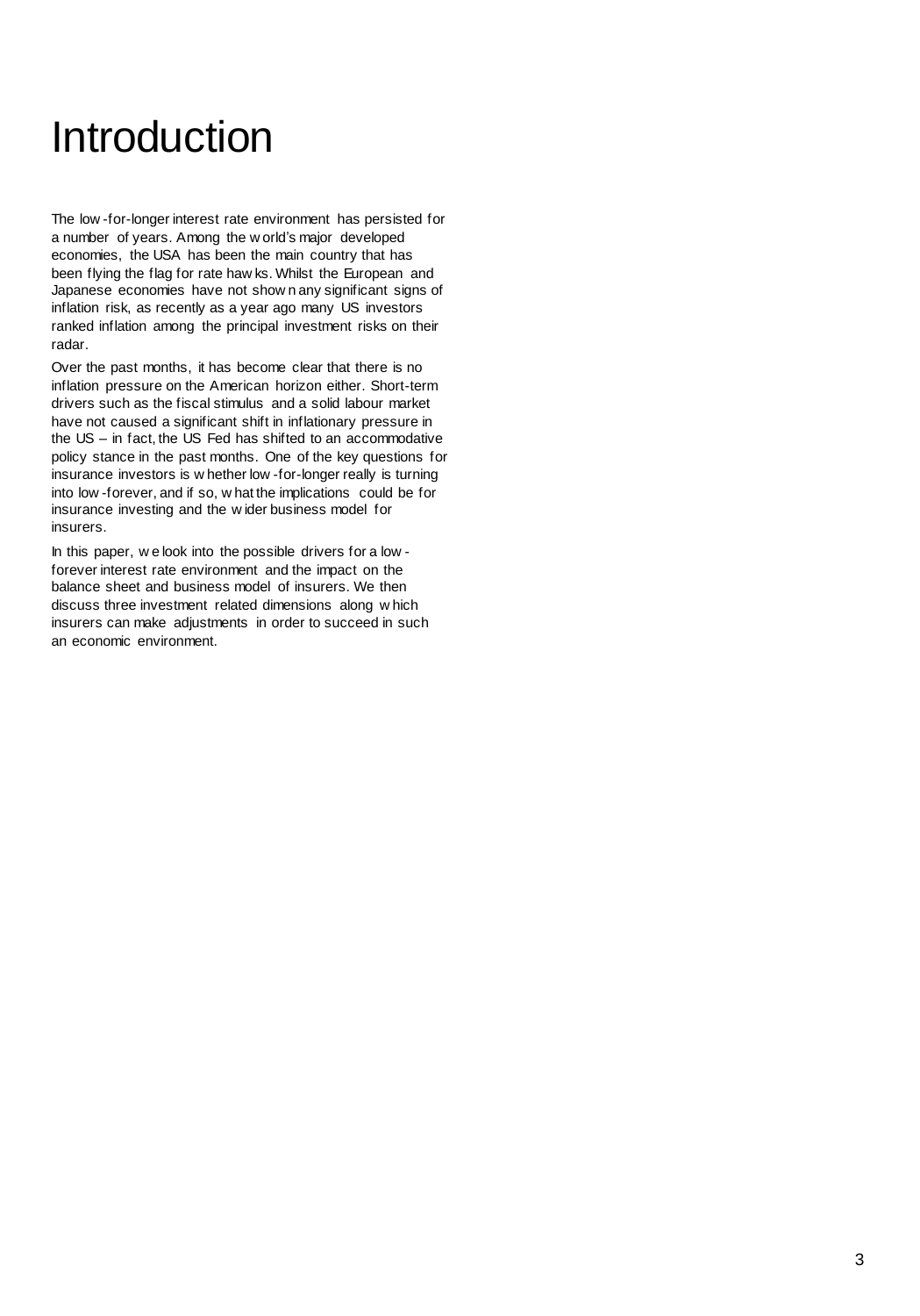# Will low-for-longer become low-forever?

-1.0

There has been an active debate around w hether the w eakening in recent years of the traditional Phillips curve relationship betw een employment rates, w age inflation and price inflation, is a temporary or a more permanent phenomenon.

Looking at the long-term history of US employee compensation as a percentage of GDP, this peaked in the early 1970s and held steady for nearly tw o decades, after w hich it started to decline.

Since the mid-2000s, this decline appears to have accelerated, suggesting that the pricing pow er of labour has been in decline for several decades.



#### **Exhibit 1: US Employee compensation as % of GDP**

Source: Federal Reserve Bank of St. Louis, 2019

In the UK, falling unemployment since the financial crisis has not to date produced an upw ard trend in price inflation. In fact, in the last tw o years UK price inflation has fallen even as unemployment continued to fall, w hich in itself did produce upw ard w age pressure w ith average w eekly earnings up 3.6% year on year as per September 2019.

#### **Exhibit 2: UK Unemployment Rate and CPI**



Changes in the structure of the economy and competitive pressures appear to be limiting the ability of companies to pass increased labour costs on to consumers through price rises. With these secular trends keeping a lid on inflation and w ith much of the developed w orld still w orking through the latter stages of quantitative easing, there are good reasons to assume rates w ill remain low for much longer in all of the major developed currencies – including the US dollar. Nevertheless, many investors w ere expecting or hoping for 2019 to be a year for interest rates to start the journey tow ards "normalisation". These hope w ere firmly crushed. More than 15 central banks cut rates in 2019 and many of the main government bond yields fell strongly.



#### **Exhibit 3: 10-year rates in Europe (%)**

Source: HSBC Global Asset Management, Bloomberg, November 2019 Jan 2017 Jul 2017 Jan 2018 Jul 2018 Jan 2019 Jul 2019

As a result, the question for insurance companies has become: w hat should they do if this is the new equilibrium and even solid economic grow th can be accompanied by low inflation?

Source: Of fice for National Statistics, UK, September 2019

**Past performance is not a reliable indicator of future performance.**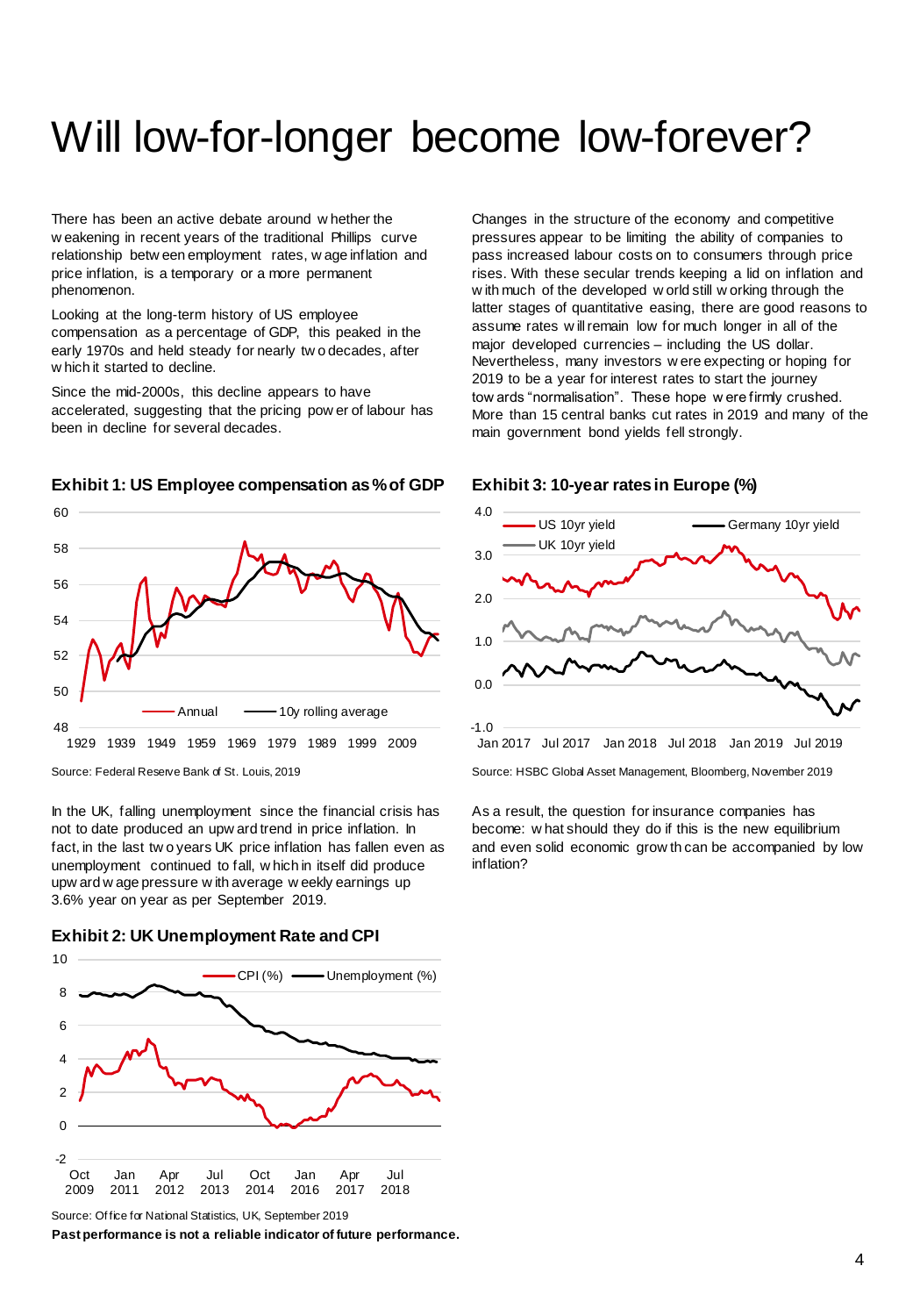### Generating returns within multiple dimensions of constraints

The investment challenge for insurance companies has traditionally been about finding the best returns w ithin three broad constraints:

- ◆ Economic risk/capital;
- ◆ Regulatory capital;
- ◆ Accounting.

This multidimensional set of constraints is w hat sets insurance investing apart from investing for other categories of institutional investors. All three areas are interrelated and have seen significant change in recent years; this trend w ill continue in years to come. For example, many insurers have traditionally booked long-dated liabilities at historical discount rates in their accounts, w hich created a strong incentive to invest in long-dated fixed income assets that could be booked at amortised cost.

Changes in regulatory capital regimes such as the introduction of Solvency II have created explicit capital charges for mismatches in interest rate sensitivity betw een assets and liabilities, further pushing insurers tow ards more comprehensive liability matching.

On top of this, the introduction of IFRS 17 in 2022 may upend the accounting relationship betw een long-dated liabilities and assets by introducing interest rate sensitivity on the liability side that needs to be booked through OCI or P&L. Insurers may decide they w ant to change the accounting convention for the corresponding assets to create offsetting interest rate sensitivity on the asset side.

The movements along these three interrelated dimensions combined w ith changes in the relative ranking of expected returns for different asset classes driven by low er interest rates to produce a highly complex challenge for insurance investors.

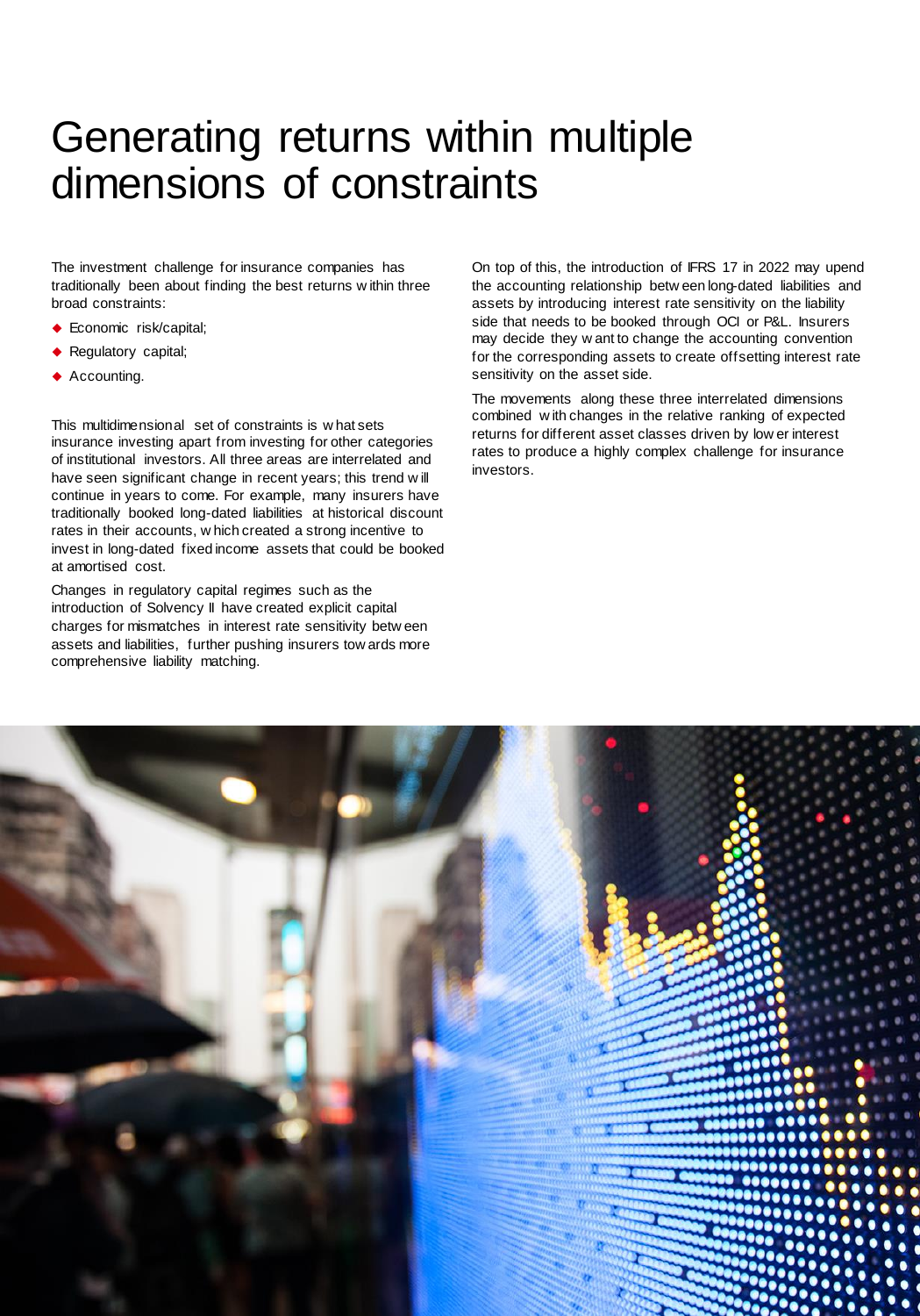### Impact of low rates on insurance balance sheets

Low rates w ill have an impact on both sides of the balance sheet as w ell as on regulatory and economic capital ratios. The accounting choices an insurer has made for the different books of assets and liabilities also play an important role.

The diagram below show s a stylised insurance balance sheet. We have used the perspective of Solvency II to allow us to discuss a number of distinct components, but the points w e w ill highlight w ould apply to other regulatory regimes as w ell.

#### **Exhibit 4: stylised insurance balance sheet**



Source: HSBC Global Asset Management, 2019

In broad terms, the diagram show s three components:

- 1. Matching Adjustment assets/cash flow matched liabilities
- 2. Other matching assets/broadly matched liabilities
- 3. Surplus assets

Matching Adjustment is the term Solvency II uses for the preferential capital treatment applied to asset portfolios that are designed to match liabilities on a cash flow basis.

The nature of cash flow matching and the requirements for Matching Adjustment treatment mean that the matching portfolios are dominated by fixed income assets w ithout prepayment risk.

The assets are typically valued on an amortised cost basis in the financial accounts, partly driven by the fact that currently, the corresponding liabilities are often valued at historical discount rates under local accounting regimes<sup>1</sup>. Other Matching Assets are the investment portfolios that are designed to broadly cover the remaining insurance liabilities of the company. This broad matching could include a degree of duration matching at portfolio level.

Any remaining assets are surplus assets ("Ow n Funds" in Solvency II parlance). These can be invested w ith a higher amount of freedom since they are not linked to any particular set of liabilities. There w ill be some constraints on these assets around e.g. minimum holdings of cash and highly liquid assets, and possibly around duration if these assets are expected to provide a certain amount of duration as part of the ALM strategy.

The impact of falling rates w ill depend on the type of insurer and their business model. For example, the practice of cash flow matching is typically limited to life/annuity insurers, w ho w ill sell longdated policies w ith the levels of any return guarantees closely related to the returns available in the long-dated fixed income markets at the time the policies are sold. Investment portfolios are designed and built as the long-dated products are sold. As long as the insurance products remain competitive and the returns that can be locked in on the investment portfolios remain the same or even improve, the insurer can continue to sell policies (assuming it has sufficient regulatory capital available). Falling interest rates w ill reduce available investment returns, and may lead insurers to slow dow n or stop sales of certain policies, or low er the guarantee levels. There may not be an immediate mark-to-market impact from falling rates, but profitability may be reduced over time if access to attractive fixed income assets is reduced and sales of longdated products decline.

On the other hand, a non-life insurer may find it difficult to achieve satisfactory investment returns w ithout having more interest rate risk in the investment portfolio than exists in the book of liabilities. This means that falling rates w ill produce profits if the insurer uses fair value accounting.

Below w e w ill discuss three general approaches insurers could use to develop a strategy to flourish in a low forever interest rate environment. The three are:

- Change product mix and design
- ◆ Change the asset allocation
- ◆ Change the investment philosophy/style

Insurers can use these three levers to define a comprehensive strategy that fits w ith their specific business model and provides the best opportunity to be successful in a low -forever environment.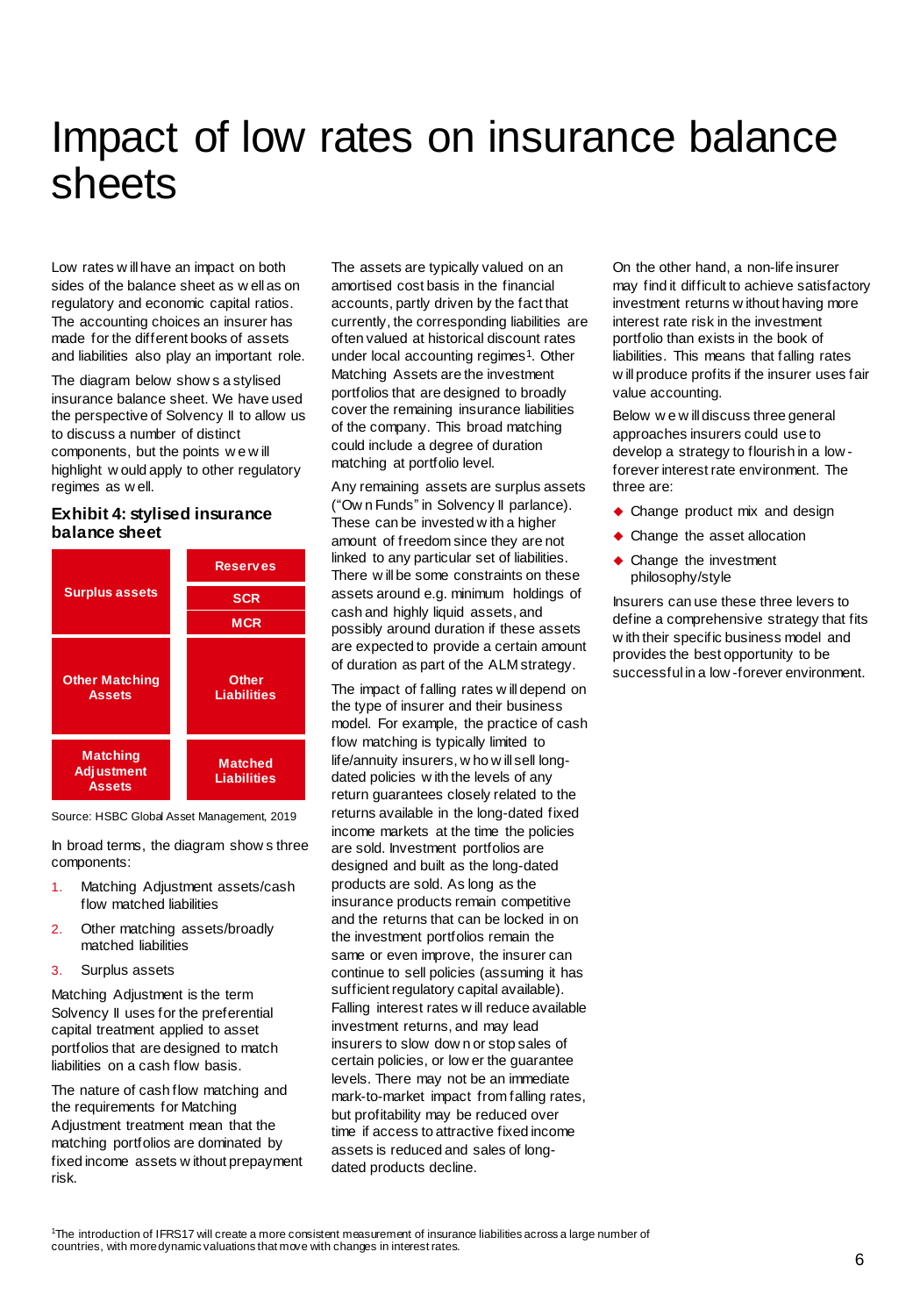### Change product mix and product design

The investment of premium inflow s and surpluses is a key part of the business model of each insurer: investment returns help to low er premiums for policyholders and to provide economic returns for shareholders. Expected investment returns play a major part in the design and pricing of insurance products, so this an obvious avenue to explore, especially for insurers w ith large books of long-term business. A low -forever interest rate environment affects all competitors in the market, but insurers may be able to reduce the specific impact on their business by making judicious choices around product mix and product design.

With interest rates having fallen across the developed w orld for a significant period of time, insurers in many countries have been actively w orking to adjust their liability portfolios and product propositions, especially in long-dated insurance products. The impact of these activities has varied from country to country, providing an indication that local market dynamics can put constraints on the degree of adjustment that can be achieved using this lever w ithout endangering an insurer's competitive position. For example, in the UK a fullfledged category of specialist consolidators has developed over a number of years that competes to acquire closed books of long-dated liabilities from insurers and pension schemes. In other European countries such as Germany, Italy and France, this development has only just started to emerge, even though all countries operate under the same Solvency II regulatory capital regime. Life insurers in these countries have started to focus on offering products w ith low or no embedded guarantees, but the vast majority of premium income is still received on legacy products w ith high embedded guarantees.

As interest rates remain very low for longer and regulatory capital pressures on the legacy books increase, closed book consolidation is expected to gather pace in these countries, w ith regulators offering qualified support and the resistance of policyholders, w hich has been significant in countries like Germany, low ering over time.

The benefits of such closed book transfers come in three areas: cost savings (avoiding legacy systems and marketing costs), regulatory capital savings, and customised investment strategies. Consolidators are often ow ned by private equity companies w ith a different and more integrated view of the investment risk inside the insurer as part of their overall private equity investment portfolio. This can create more freedom in terms of investment strategy as compared to public and mutual insurers. Similarly, regulatory capital savings (e.g. through Matching Adjustment treatment under Solvency II) may free up risk budget on the investment side.

Insurers looking at outsourcing closed books w ill be focused on tw o main objectives: retaining the connection to the policyholders, and replacing the revenue stream. The first is relatively easy to achieve through the design of the outsourcing solution. The second w ill be a function of the market dynamics in the markets w here the insurers operate. This is outside the immediate control of the insurance company and means that changing the product mix alone may not be sufficient to achieve the required adjustments.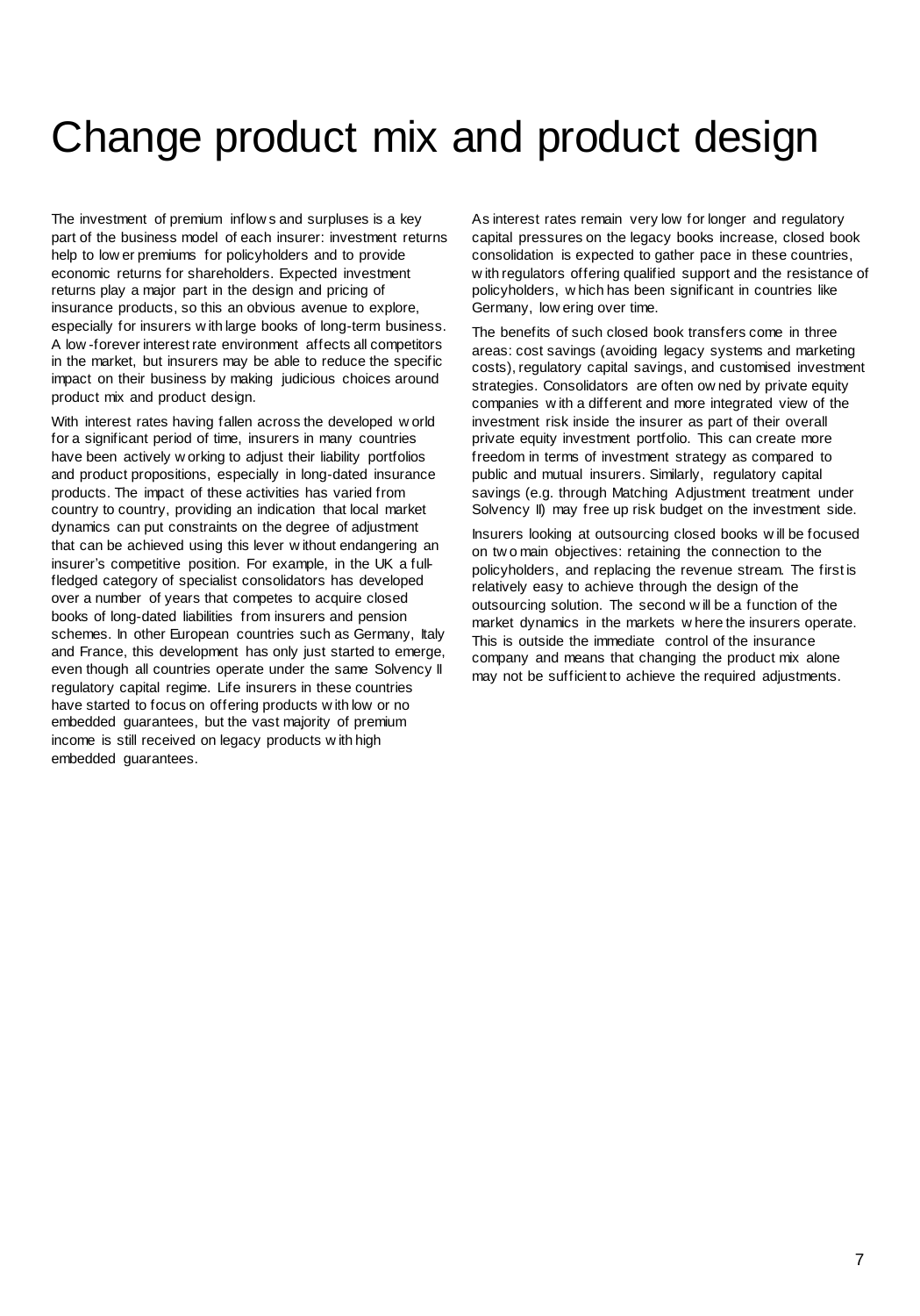### Change the asset allocation

The second broad avenue to maintain and improve financial performance in a low -forever w orld is to increase investment returns by changing the asset allocation. Some of the returns no longer available from risk-free interest rates may be recouped by judiciously taking investment risk. Many insurers have started investing in less liquid assets a number of years ago – or in some cases, decades ago. There are sound investment and risk management reasons for allocating a portion of the risk budget to liquidity risk premium, especially for life insurers. Traditional liquidity premium asset classes for insurers include real estate (debt and equity) and loans, often w ith a strong home bias (e.g. Schuldscheine in Germany).

But liquidity premium is just one of a number of risk premia that insurers have investigated and started to invest in. These include:

- ◆ Complexity risk premium
- ◆ Equity risk premium
- ◆ Factor risk premia
- ◆ Volatility risk premium
- $\bullet$  Insurance risk premium.

Many types of investments can be said to carry a combination of risk premia. Complexity risk premium is often intertw ined w ith liquidity risk premium. For example, insurers may invest in project finance loans w here there is prepayment risk and the cash flow s depend on the performance of the project's operator. Similarly, private equity investments carry a mix of equity risk premium, illiquidity premium and complexity risk premium.

Factor risk premia can be pursued in single-asset class strategies (typically equities and fixed income) and as multiasset strategies, often w ith the objective of providing returns uncorrelated to other asset classes in strategies implemented w ith liquid instruments. Volatility risk premium strategies are less commonly visible on insurance general accounts, although they are regularly pursued through hedged fund investments and as part of systematic hedging strategies (typically in equities).

It is even less common to see insurance risk premium as part of the strategic asset allocation of an insurer – for most insurers, the business model is predicated on pursuing this risk premium through the sale of policies rather than through investments. But depending on the mix of insurance risk on the balance sheet and the regulatory capital regime, there may be very good reasons to invest in insurance risk that is not correlated to the core insurance business. For example, a European insurer operating under Solvency II or an Asian insurer under a similar capital regime may find that Florida hurricane risk or California earthquake risk could provide attractive risk-adjusted returns that consume very low marginal regulatory capital because of the diversification properties embedded in the solvency formula.

Insurers' traditional focus on fixed income investments accounted at amortised cost as the backbone of the asset allocation has meant that illiquid credit assets have had most of the attention in the search for new risk premia. The other risk premia mentioned very much remain available to be explored through careful asset allocation optimisation.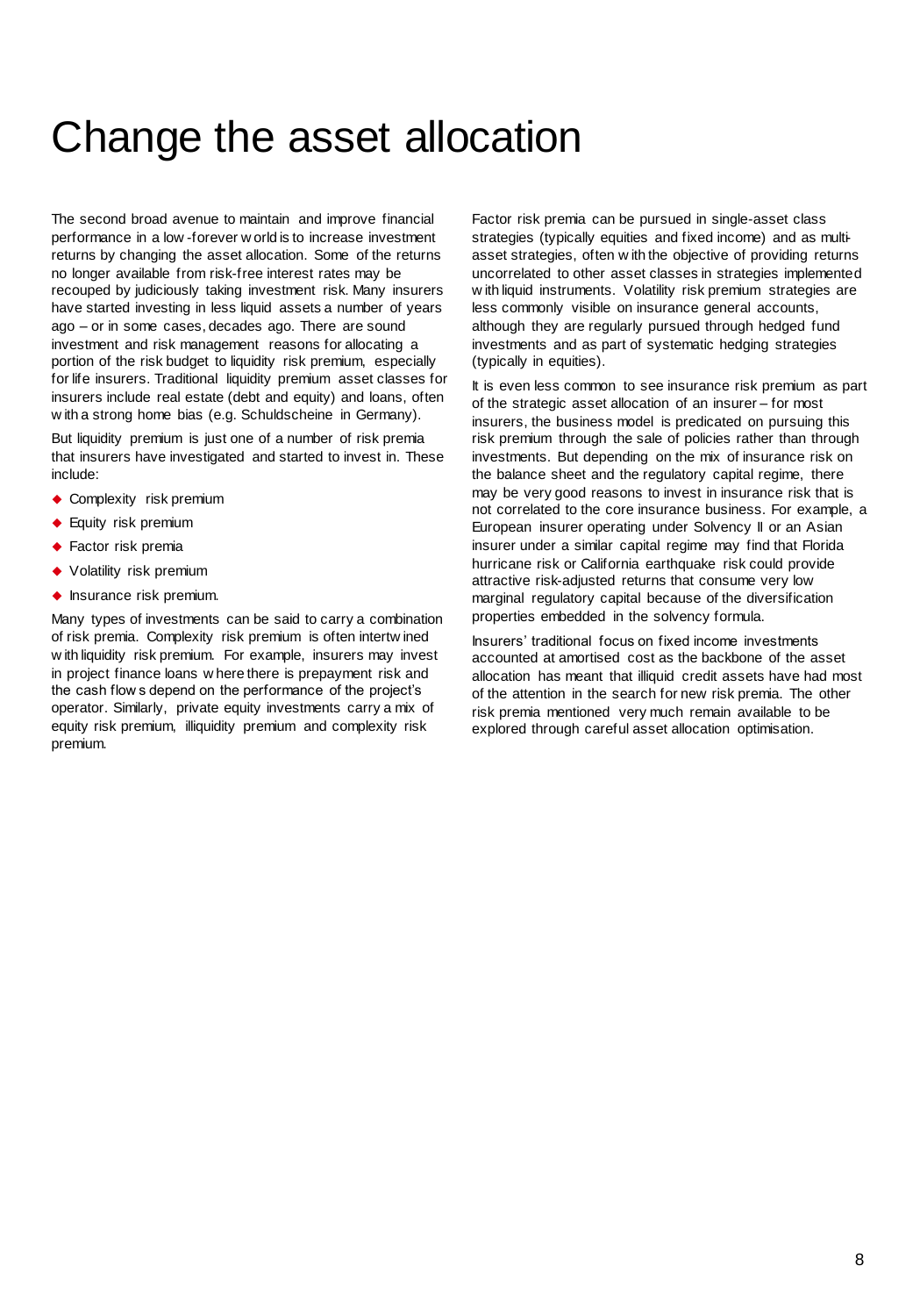## Change the investment philosophy

The third significant lever insurers can move in the quest to prosper in a low -forever environment is that of investment philosophy. As described above, insurance investment strategy has traditionally often been focused on building low risk and low -turnover investment portfolios that support the insurance liabilities, and that do not demand ongoing active management. In recent years how ever, the relative importance of investment returns for insurance companies has been rising as the operating environment has become more competitive and insurance margins have shrunk.

Investment style or philosophy can play a major role in improving returns. Buy-and-hold and buy-and-maintain investment strategies have been very useful for insurers in the past, but they may preclude investors from benefiting from returns generated through active portfolio management. To illustrate the point, w hilst a large proportion of Eurozone government bonds has negative yields, the Bloomberg Barclays Euro Aggregate Treasury Total Return Index returned over 9% during the 12 months from November 2018 to November 20192.

Many insurers have traditionally shied aw ay from fair value accounting for fixed income portfolios – partly because of the accounting reasons described earlier. In Europe, the arrival of Solvency II has spurred an increase in the number of insurers that have moved to fair value accounting for most or all of their investment portfolios. This has aligned accounting and regulatory valuations much more closely, but it has also removed a constraint on the investment style for the dominant asset class in their investment portfolios. In turn, it has opened up active portfolio management as an avenue for return generation and risk management in fixed income.

With a consistent accounting basis for most (if not all) of the investments in place, it becomes possible to explore active asset allocation as a further driver of risk-adjusted returns. There is a large body of academic research that supports the importance of asset allocation in driving long-term investment returns and w e believe that active asset allocation should be the centrepiece of investment strategy. As valuations change, relative attractiveness betw een asset classes w ill change over time, and portfolios should be adjusted regularly to these evolving market realities.

For insurance companies, running an active asset allocation strategy needs to be considered in the context of economic and regulatory capital constraints, w hich is complicated even if the accounting constraints have been mitigated by moving to fair value accounting. Certain portfolios may need to be excluded from the optimisations, for example matching adjustment portfolios. In addition, liquidity constraints may play a role in how an active asset allocation strategy can be implemented.

The need for concurrent optimisation of the investment portfolios for regulatory and economic capital and the fact that in many regulatory capital framew orks, investment risk, insurance risk and interest rate risk are combined into a single calculation, point the w ay tow ards active asset-liability management as a tool to support the implementation of an active asset allocation strategy. Insurers that have made a significant commitment to liquidity premium strategies may w ant to avoid regular rebalancing of large parts of such portfolios as relative values betw een asset classes move around. It makes sense in such cases to implement active asset allocation, at least in part, in the form of an overlay strategy and to integrate this w ithin the ALM process. Decisions to implement specific trades in order to ensure ongoing compliance w ith economic and regulatory capital budgets w ould also take place w ithin this process.

Another advantage of integrating active asset allocation w ithin the ALM process can be that there remains more room w ithin the physical portfolios to implement active strategies w ithin single-asset class strategies that aim to harvest some of the risk premia listed earlier.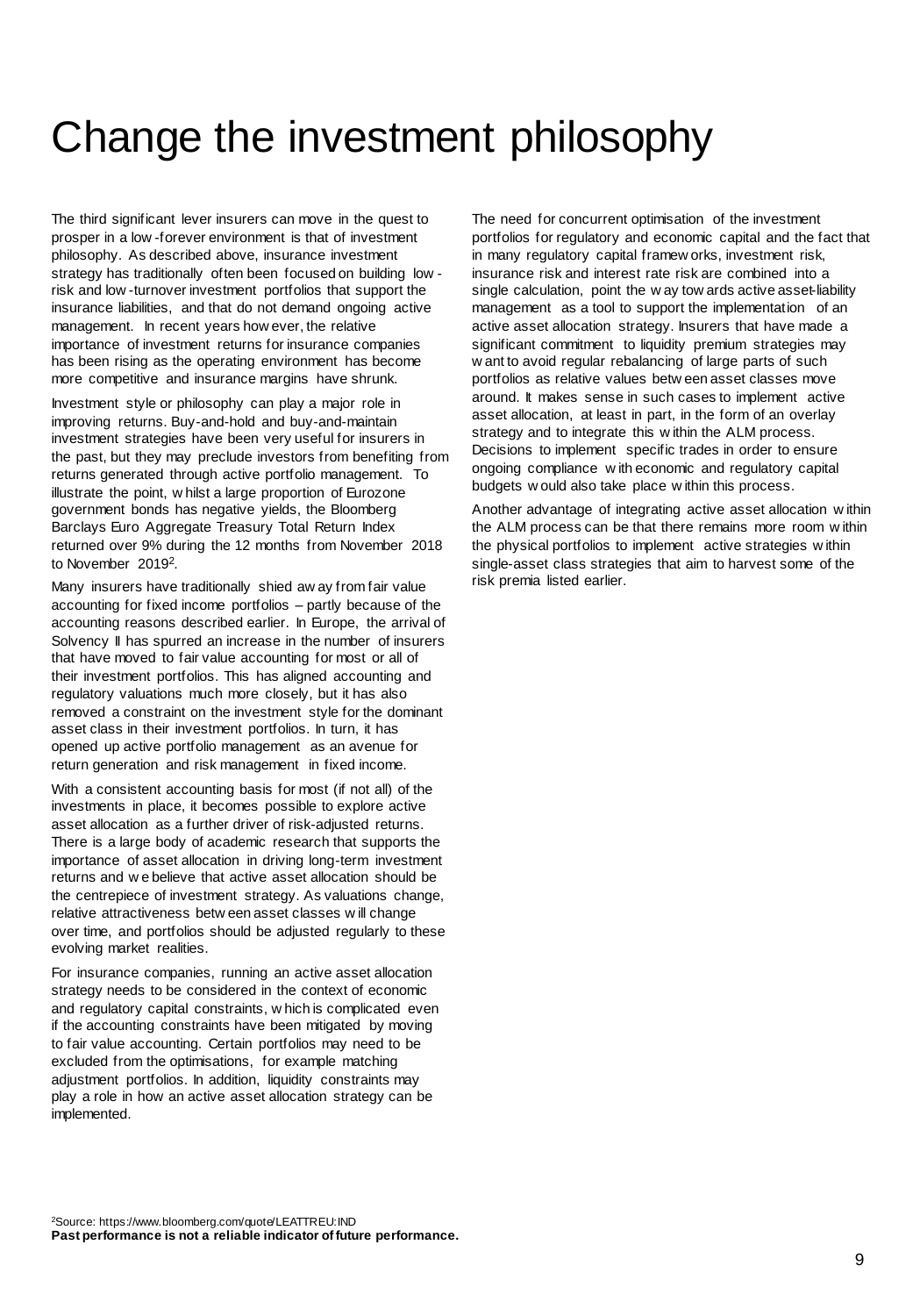# Conclusion

As the low -for-longer interest rate environment morphs into a low -forever environment, the need for insurance investors to transition to different sources of investment returns increases. The ever-increasing competitiveness of the insurance market means that investment returns are becoming more and more important for insurers.

There are three broad dimensions along w hich insurers can make adjustments to continue to thrive in the future:

- ◆ Business mix:
- ◆ Asset allocation;
- $\bullet$  Investment philosophy.

On the investment side, there are numerous avenues to explore including different risk premia and more active asset allocation. To take full advantage of these opportunities, it makes sense for insurers to move aw ay from buy-andmaintain strategies in fixed income and tow ards more actively managed strategies. Recent developments in regulatory capital regimes such as Solvency II in Europe and similar systems elsew here, combined w ith accounting changes in the form of IFRS 9 and IFRS 17, provide incentives for insurers to apply fair value accounting much more broadly.

Interestingly, this makes it easier to implement more actively managed investment strategies. In order to ensure ongoing compliance w ith regulatory and economic capital budgets in a fair value w orld, more active ALM is required. And w ith an active ALM framew ork in place, insurers have the scope to invest in new risk premia and strategies w hilst ensuring predictable and efficient use of regulatory and economic capital. For insurance asset managers, there is a challenge to help their clients w ith this transformation by assisting w ith the design of investment framew orks and fulfilment strategies.

#### Authors



**Andries Hoekema** Global Head of Insurance Segment HSBC Global Asset Management

Andries Hoekema has been Global Head, Insurance Sector in the Client Strategy team in London since 2016. Andries is responsible for strategic engagement and dialogue w ith insurance companies. Andries joined HSBC in 2006 and has been w orking in the industry since 1997. Previously, Andries held a number of roles in Global Markets at HSBC in London, including cross-asset Strategic Solutions coverage of institutional clients in the Netherlands and latterly Institutional Equity Derivatives coverage of insurance companies and pension funds in the Netherlands and Nordic countries. Prior to joining HSBC, Andries w as Executive Director in Structured Credit at Rabobank International in Utrecht and London, predominantly responsible for the structuring and marketing of Structured Credit products. Andries holds a PhD in Business Engineering from the University of Tw ente in the Netherlands.